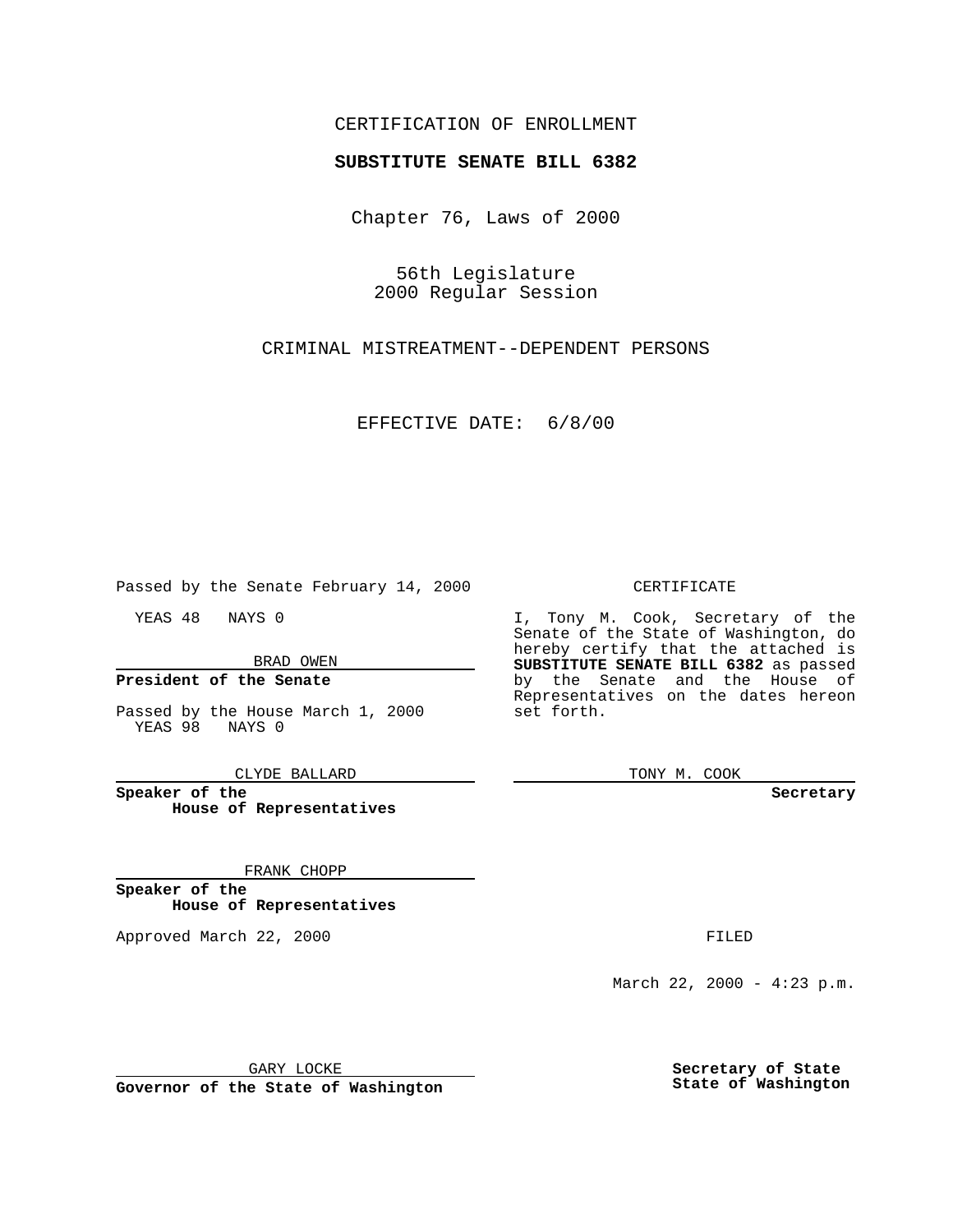# **SUBSTITUTE SENATE BILL 6382** \_\_\_\_\_\_\_\_\_\_\_\_\_\_\_\_\_\_\_\_\_\_\_\_\_\_\_\_\_\_\_\_\_\_\_\_\_\_\_\_\_\_\_\_\_\_\_

\_\_\_\_\_\_\_\_\_\_\_\_\_\_\_\_\_\_\_\_\_\_\_\_\_\_\_\_\_\_\_\_\_\_\_\_\_\_\_\_\_\_\_\_\_\_\_

Passed Legislature - 2000 Regular Session

#### **State of Washington 56th Legislature 2000 Regular Session**

**By** Senate Committee on Health & Long-Term Care (originally sponsored by Senators Thibaudeau, McCaslin, Long, Costa, Winsley, Rasmussen, Kohl-Welles and McAuliffe; by request of Attorney General)

Read first time 02/04/00.

 AN ACT Relating to dependent persons; amending RCW 9A.42.040 and 9A.42.045; adding a new section to chapter 9A.42 RCW; and prescribing penalties.

BE IT ENACTED BY THE LEGISLATURE OF THE STATE OF WASHINGTON:

 NEW SECTION. **Sec. 1.** A new section is added to chapter 9A.42 RCW to read as follows:

 (1) A person is guilty of the crime of criminal mistreatment in the third degree if the person is the parent of a child, is a person entrusted with the physical custody of a child or other dependent person, or is a person employed to provide to the child or dependent person the basic necessities of life, and either:

 (a) With criminal negligence, creates an imminent and substantial risk of substantial bodily harm to a child or dependent person by withholding any of the basic necessities of life; or

 (b) With criminal negligence, causes substantial bodily harm to a child or dependent person by withholding any of the basic necessities of life.

 (2) Criminal mistreatment in the third degree is a gross misdemeanor.